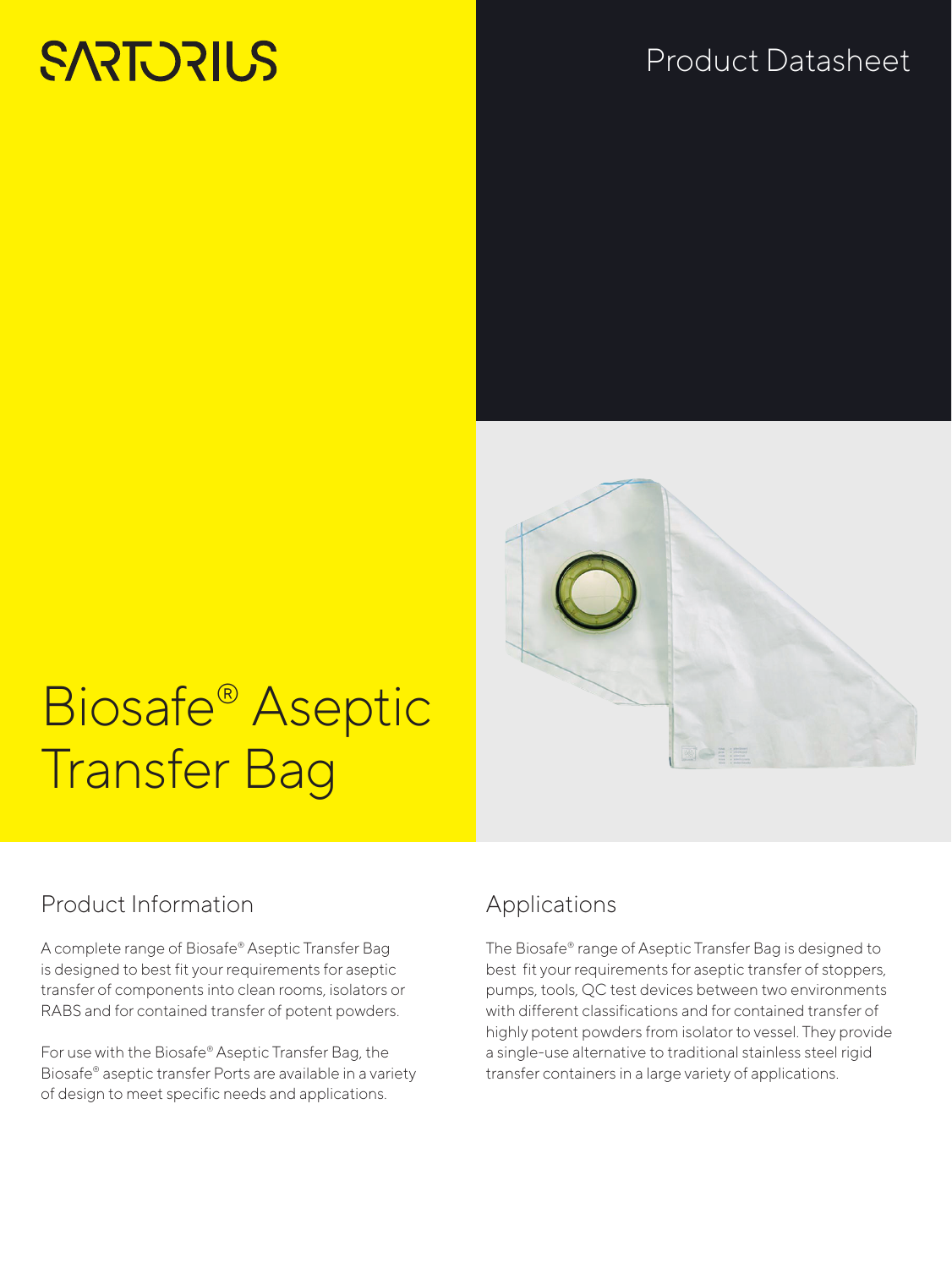## Cost Reduction and Risk Reduction

Single-Use Biosafe® Aseptic Transfer Bag improveprocess safety as they reduce the risk of cross contamination from batch-to-batch and product-to-product. Cost and time consuming cleaning and sterilization required for traditional transfer containers are eliminated.

### Safety and Ease of Use

The Biosafe® Aseptic Transfer Bag feature an inner sleeve that is deployed in the critical area to guide the components during their passage in the Biosafe® Port while covering the critical line (ring of concern). Over protective pouch around the Biosafe® connector protects from particle contamination up to connection.

The Biosafe® Aseptic Transfer Bag connector assemblies are 100% air leak tested.

## Aseptic Transfer Lines of Products

Besides the Biosafe® Aseptic Rransfer Bag for transfer of components and powders, the SART System™ and the Biosafe® RAFT system allow for aseptic transfer of liquids between area with different classifications.

#### Technology Integration Support

Sartorius Stedim Biotech supports users at the preliminary design phase of a new production facility with the most comprehensive program to ensure successful design, implementation and validation of Single-Use Manufacturing.

## Security of Supply

Sartorius Stedim Biotech has established multiple manufacturing sites with consistent industrial processes. The expertise of designing Single-Use solutions based on collaborative supplier management and customer demand planning assures a state-of-the-art and robust supply chain that can cope with strong market growth.

### Quality Assurance

Biosafe® Aseptic Transfer Bag are designed, developped and manufactured in accordance with a ISO 9001 Quality Management. Manufacture and Gamma sterilization processes are conducted under conditions that mirror Biopharmaceutical operations and meet cGMP requirements.

#### Features and Benefits

| Feature                                        | <b>Benefit</b>               |
|------------------------------------------------|------------------------------|
| Aseptic and contained<br>single-use technology | Enhanced sterility assurance |
| Various bag materials & sizes                  | High flexibility             |
| Standard Biosafe® bag                          | Short delivery leadtime      |
| Multiple manufacturing sites                   | High security of supply      |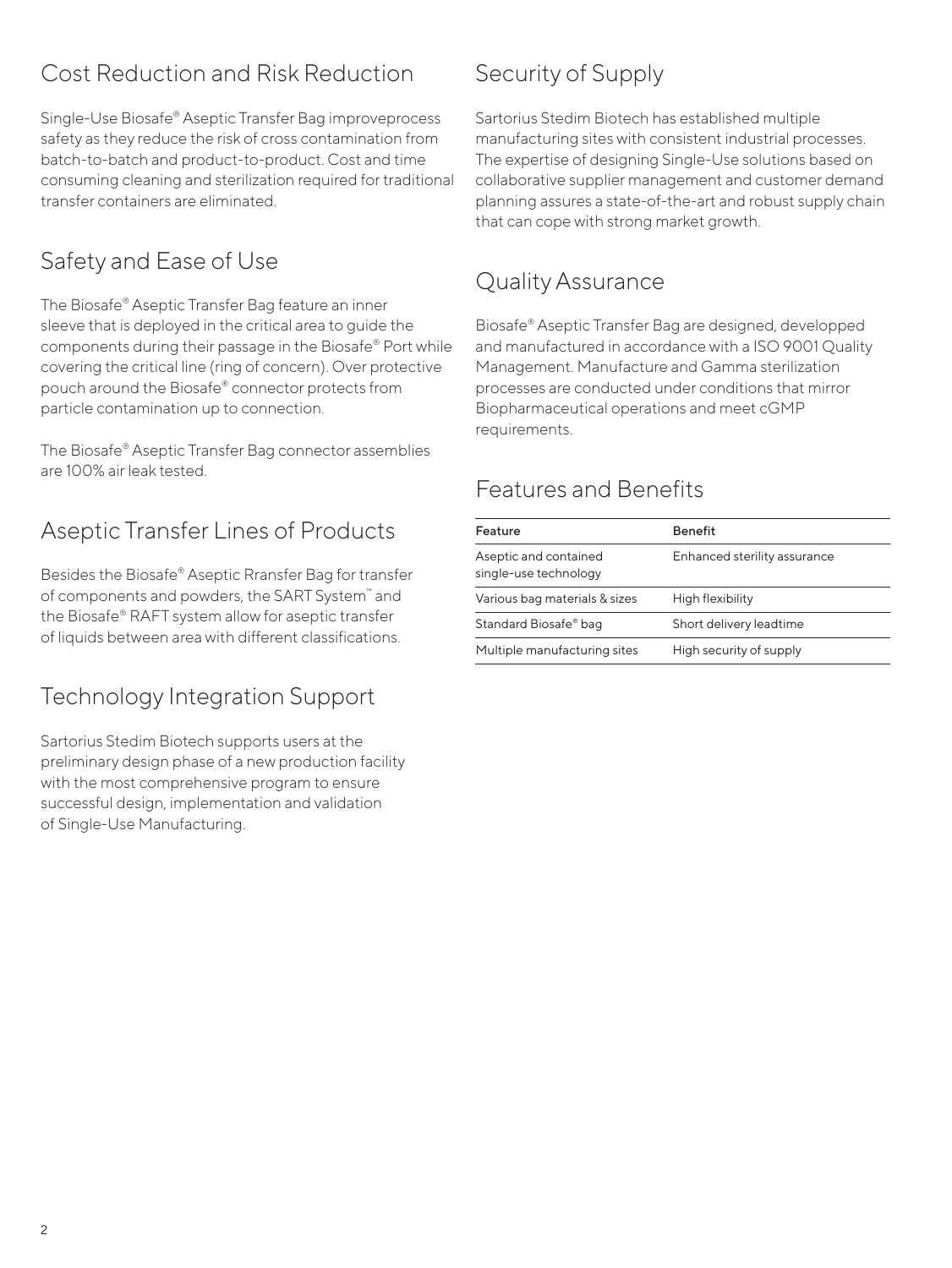| Biosafe® Aseptic Transfer Bag Configurations<br>Applications<br>Gamma sterile<br>Autoclavable<br>Prefillable syringe components<br>Prefilled and Ready-to-Use (RTU)<br>components<br>components |                                                    |                                                                                                                          |                                                               |
|-------------------------------------------------------------------------------------------------------------------------------------------------------------------------------------------------|----------------------------------------------------|--------------------------------------------------------------------------------------------------------------------------|---------------------------------------------------------------|
|                                                                                                                                                                                                 |                                                    |                                                                                                                          |                                                               |
|                                                                                                                                                                                                 |                                                    | Prefilled and Ready-to-Sterilize (RTS)                                                                                   |                                                               |
| Vial & Cartridge components                                                                                                                                                                     |                                                    | Prefilled and Ready-to-Use (RTU)<br>components                                                                           | Prefilled and Ready-to-Sterilize (RTS)<br>components          |
|                                                                                                                                                                                                 |                                                    | Bulk components discharged from the<br>autoclave processor into a Biosafe® Aseptic<br>Rransfer Bag with double-connector | Bulk components to be processed and<br>autoclaved by end-user |
| QC Test devices                                                                                                                                                                                 | IN<br>Prefilled Petri dishes <sup>1</sup><br>N   A |                                                                                                                          |                                                               |
|                                                                                                                                                                                                 | <b>OUT</b>                                         | Sequential removal of Petri dishes                                                                                       | N   A                                                         |
| Waste                                                                                                                                                                                           | <b>OUT</b>                                         | Removal                                                                                                                  | N   A                                                         |
| Samples                                                                                                                                                                                         | <b>OUT</b>                                         | Removal                                                                                                                  | N   A                                                         |
| Tools   Filling parts                                                                                                                                                                           | IN                                                 | N/A                                                                                                                      | Entry                                                         |
|                                                                                                                                                                                                 | <b>OUT</b>                                         | Removal                                                                                                                  | N   A                                                         |
|                                                                                                                                                                                                 |                                                    |                                                                                                                          |                                                               |

Gamma sterilizable Biosafe® Bag can be supplied upon request.

1 Supplied gamma sterile and validated by AES Chemunex

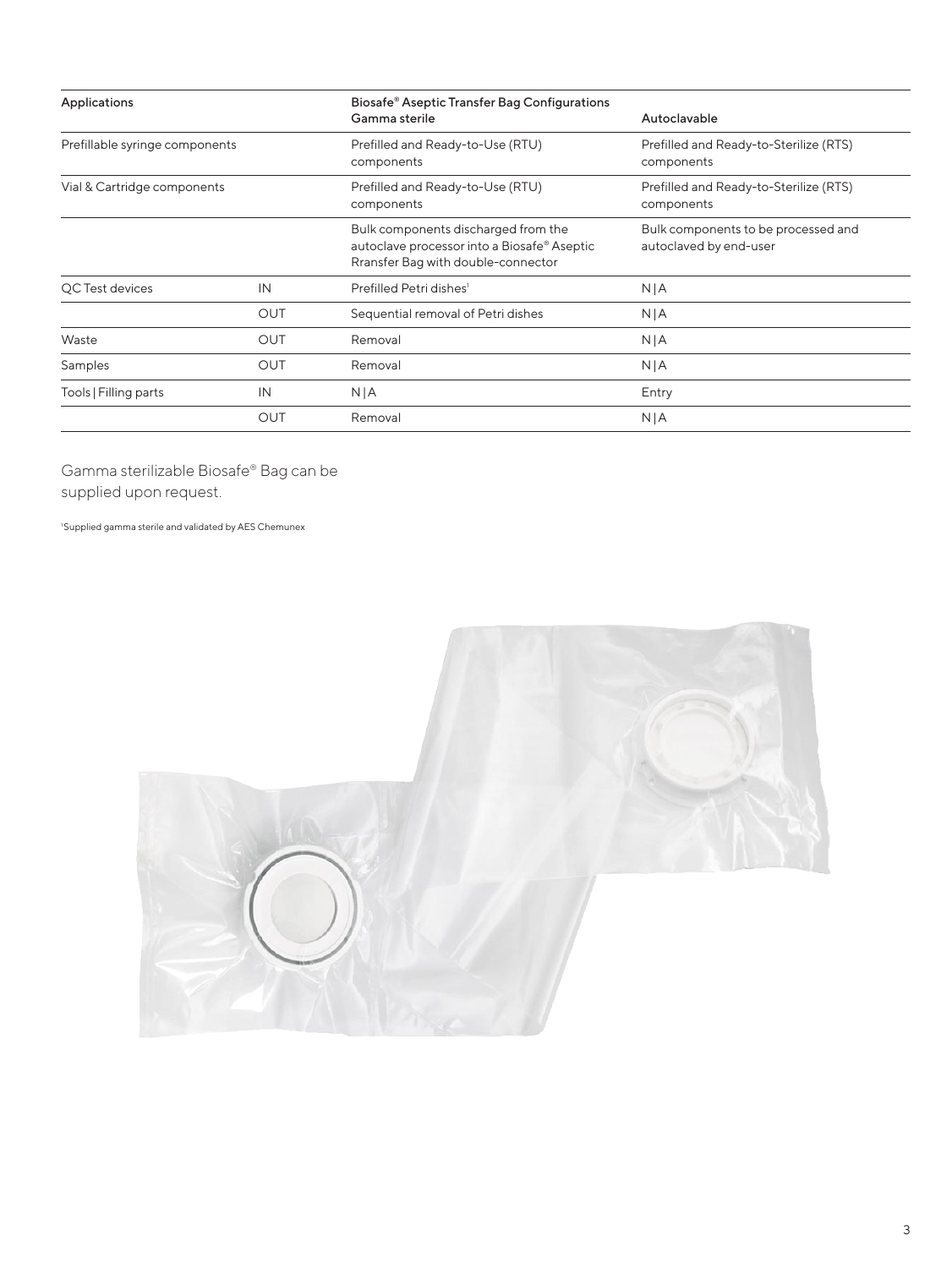## Technical Data

## Specifications

#### Biosafe® Aseptic Transfer Bag Gamma Sterilizable

| Description                 |                  | Biosafe <sup>®</sup> Bag<br>BIO375MM           | Biosafe® Bag<br>BIO375TMM                      | Biosafe® Bag<br><b>BIO375TR</b>                |
|-----------------------------|------------------|------------------------------------------------|------------------------------------------------|------------------------------------------------|
| <b>Dimensions</b>           | $Film (L + W)$   | $1000 \times 350$ mm<br>$39.3 \times 13.8$ in. | $1000 \times 350$ mm<br>$39.3 \times 13.8$ in. | $1000 \times 350$ mm<br>$39.3 \times 13.8$ in. |
|                             | Passage diameter | 110 mm $ 4.3$ in.                              | 110 mm $ 4.3$ in.                              | 110 mm $ 4.3$ in.                              |
| Material of<br>construction | Film             | PE PA PE'<br>$100 \mu m$                       | PE   PA   PE1'<br>$100 \mu m$                  | PE PA PE'<br>$100 \mu m$                       |
|                             | Connector        | ABS <sup>4</sup> port, HDPE <sup>5</sup> ring  | ABS <sup>4</sup> port, HDPE <sup>5</sup> ring  | ABS <sup>4</sup> port, HDPE <sup>5</sup> ring  |
|                             | Inner sleeve     | N/A                                            | LDPE   LLDPE <sup>1</sup><br>$80 \mu m$        | HDPE <sup>5</sup>                              |
|                             | Protective cover | DuPont" Tyvek®                                 | DuPont" Tyvek®                                 |                                                |
| Biosafe® connector          |                  | $+1$                                           | $+1$                                           | $+1$                                           |
| Working volume              |                  | 25L                                            | 25L                                            | 25 L                                           |
| Sterilization               |                  | To be Gamma sterilized                         |                                                |                                                |

#### Biosafe® Aseptic Transfer Bag Gamma Sterile

| Description                 |                  | Biosafe® Bag<br><b>BIO304</b>                  | Biosafe® Bag<br><b>BIO324</b>                  | Biosafe® Bag<br><b>BIO365</b>                 | Biosafe® Bag<br><b>BIO311</b>               |
|-----------------------------|------------------|------------------------------------------------|------------------------------------------------|-----------------------------------------------|---------------------------------------------|
| Dimensions                  | $Film (L + W)$   | $1200 \times 300$ mm<br>$47.2 \times 11.8$ in. | $1200 \times 300$ mm<br>$47.2 \times 11.8$ in. | $730 \times 475$ mm<br>$28.7 \times 18.5$ in. | $900 \times 300$ mm<br>$35 \times 11.8$ in. |
|                             | Passage diameter | 110 mm $ 4.3$ in.                              | 110 mm $ 4.3$ in.                              | 110 mm $ 4.3$ in.                             | 110 mm $ 4.3$ in.                           |
| Material of<br>construction | Film             | $PE PA PE$ <sup>1</sup><br>$100 \mu m$         | $PE PA PE$ <sup>1</sup><br>$100 \mu m$         | STD71 <sup>2</sup><br>$360 \mu m$             | $PE PA PE$ <sup>1</sup><br>$80 \mu m$       |
|                             | Connector        | $ABS4$ port,<br>HDPE <sup>5</sup> ring         | $ABS4$ port,<br>$HDPE5$ ring                   | $ABS4$ port,<br>HDPE <sup>5</sup> ring        | ABS <sup>4</sup> port,<br>$HDPE5$ ring      |
|                             | Inner sleeve     | N/A                                            | N   A                                          | N   A                                         | N   A                                       |
| Biosafe® connector          |                  | $+2$                                           | $+1$                                           | $+1$                                          | $+1$                                        |
| Working volume              |                  | 23L                                            | 23L                                            | 40 L                                          | 45 L                                        |
| Sterilization               |                  | Gamma sterile                                  |                                                |                                               |                                             |

' PE|PA|PE: Polyethylene|Polyamide|Polyethylene<br>LDPE|LLDPE: Low Density Polyethylene|Linear Low Density Polyethylene<br><sup>2</sup>STD7!: Stedim 71 film<br><sup>3</sup>LDPE : Low Density Polyethylene<br><sup>4</sup> ABS: Acronytyle Butadiene Styrene<br><sup>6</sup> HDP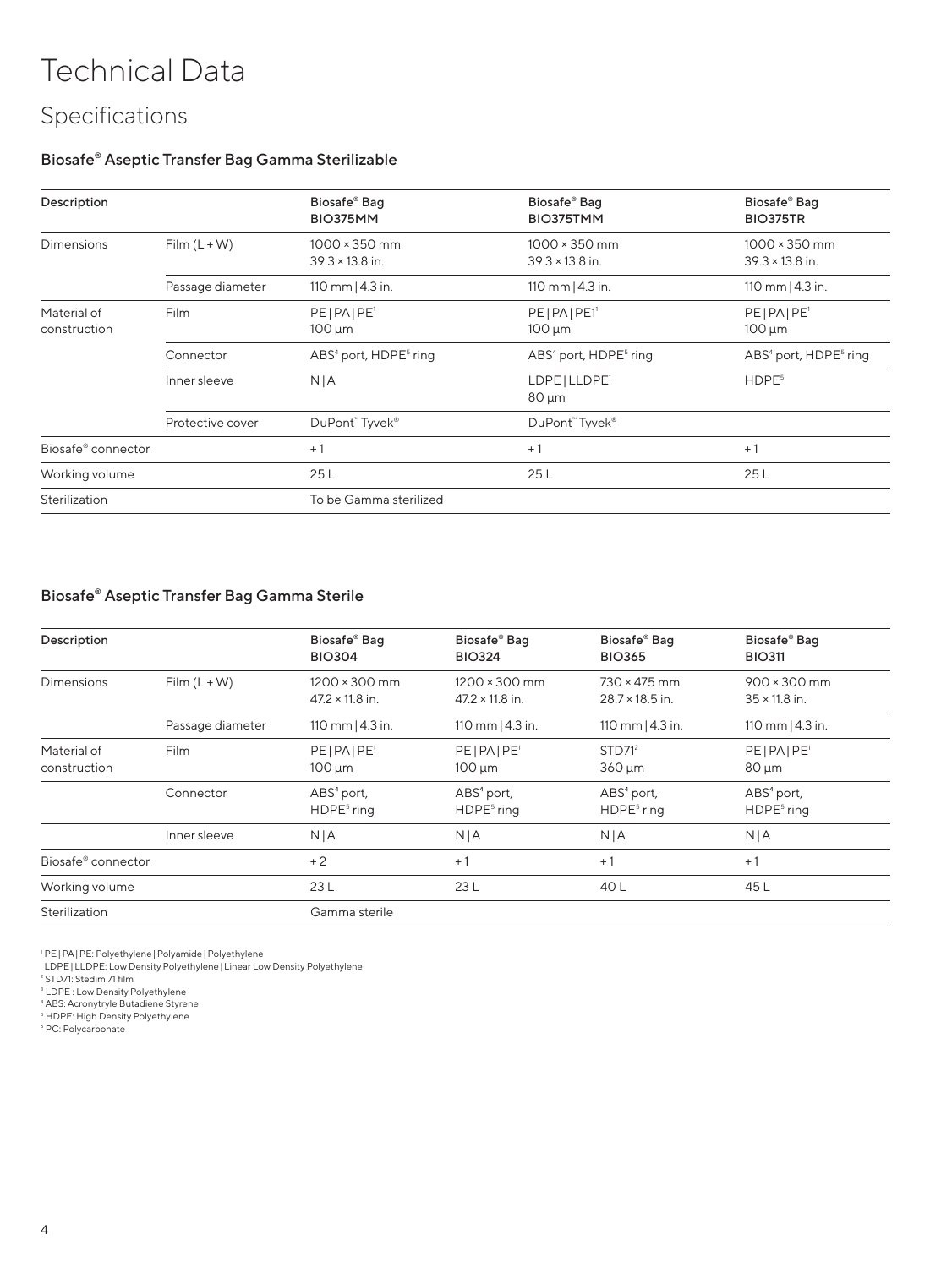#### Biosafe® Aseptic Transfer Bag Gamma Sterile

| Description                 |                  | Biosteam <sup>®</sup> P Bag<br><b>BIO360</b>   | Biosteam <sup>®</sup> P Bag<br><b>BIO364</b>   | Biosteam <sup>®</sup> S Bag<br>BIO377TRMM      |
|-----------------------------|------------------|------------------------------------------------|------------------------------------------------|------------------------------------------------|
| <b>Dimensions</b>           | $Film (L + W)$   | $2000 \times 300$ mm<br>$78.7 \times 11.8$ in. | $2000 \times 300$ mm<br>$78.7 \times 11.8$ in. | $1000 \times 350$ mm<br>$39.4 \times 11.8$ in. |
|                             | Passage diameter | 110 mm $ 4.3$ in.                              | 110 mm $ 4.3$ in.                              | 110 mm $ 4.3$ in.                              |
| Material of<br>construction | Film             | LDPE <sup>3</sup><br>anti static               | $L$ DPE $3$<br>anti static                     | PE PA PE'<br>$100 \mu m$                       |
|                             | Connector        | $ABS4$ port,<br>HDPE <sup>5</sup> ring         | $ABS4$ port,<br>HDPE <sup>5</sup> ring         | $ABS4$ port,<br>HDPE <sup>5</sup> ring         |
|                             | Inner sleeve     | LDPE <sup>3</sup> anti static                  | $LDPE3$ anti static                            | HDPE <sup>5</sup>                              |
|                             | Protective cover | N   A                                          | N   A                                          | DuPont™ Tyvek®                                 |
| Biosafe® connector          |                  | $+2$                                           | $+1$                                           | $+2$                                           |
| Working volume              |                  | 10 <sub>L</sub>                                | 25L                                            | 25 L                                           |
| Sterilization               |                  | Gamma sterile                                  |                                                |                                                |

#### Biosafe® Aseptic Transfer Bag Autoclavable

| Description                 |                  | Biosafe® Bag<br><b>BIO336</b>                   | Biosafe® Bag<br>BIO336TY                              | Biosafe® Bag<br>BIO336MM                        | Biosafe® Bag<br>BIO336TYMM                      |
|-----------------------------|------------------|-------------------------------------------------|-------------------------------------------------------|-------------------------------------------------|-------------------------------------------------|
| Dimensions                  | $Film (L + W)$   | 760 × 400 mm<br>$29.9 \times 15.7$ in.          | 760 × 400 mm<br>$29.9 \times 15.7$ in.                | $760 \times 400$ mm<br>$29.9 \times 15.7$ in.   | $760 \times 400$ mm<br>$29.9 \times 15.7$ in.   |
|                             | Passage diameter | 110 mm   4.3 in.                                | 110 mm $ 4.3$ in.                                     | 110 mm $ 4.3$ in.                               | 110 mm $ 4.3$ in.                               |
| Material of<br>construction | Film             | DuPont" Tyvek®<br>and HDPE <sup>5</sup> 80 µm   | DuPont" Tyvek®<br>and HDPE <sup>5</sup> 80 µm         | DuPont" Tyvek®<br>and HDPE <sup>5</sup> 80 µm   | DuPont" Tyvek®<br>and HDPE <sup>5</sup> 80 µm   |
|                             | Connector        | PC <sup>6</sup> port,<br>HDPE <sup>5</sup> ring | PC <sup>6</sup> port,<br>HDPE <sup>5</sup> ring       | PC <sup>6</sup> port,<br>HDPE <sup>5</sup> ring | PC <sup>6</sup> port,<br>HDPE <sup>5</sup> ring |
|                             | Inner sleeve     | N/A                                             | DuPont" Tyvek®,<br>HDPE <sup>5</sup>                  | N/A                                             | DuPont" Tyvek®, HDPE5                           |
|                             | Protective cover |                                                 |                                                       | DuPont" Tyvek®                                  | DuPont" Tyvek®                                  |
| Biosafe® connector          |                  | $+1$                                            | $+1$                                                  | $+1$                                            | $+1$                                            |
| Working volume              |                  | 26 L                                            | 26 L                                                  | 26 L                                            | 26 L                                            |
| Sterilization               |                  |                                                 | One steam sterilization cycle at 121°C for 30 minutes |                                                 |                                                 |

<sup>1</sup> PE|PA|PE: Polyethylene|Polyamide|Polyethylene<br><sup>2</sup> STD71: Stedim 71 film<br><sup>3</sup> LDPE : Low Density Polyethylene<br><sup>4</sup> ABS: Acronytryle Butadiene Styrene<br><sup>5</sup> HDPE: High Density Polyethylene<br><sup>6</sup> PC: Polycarbonate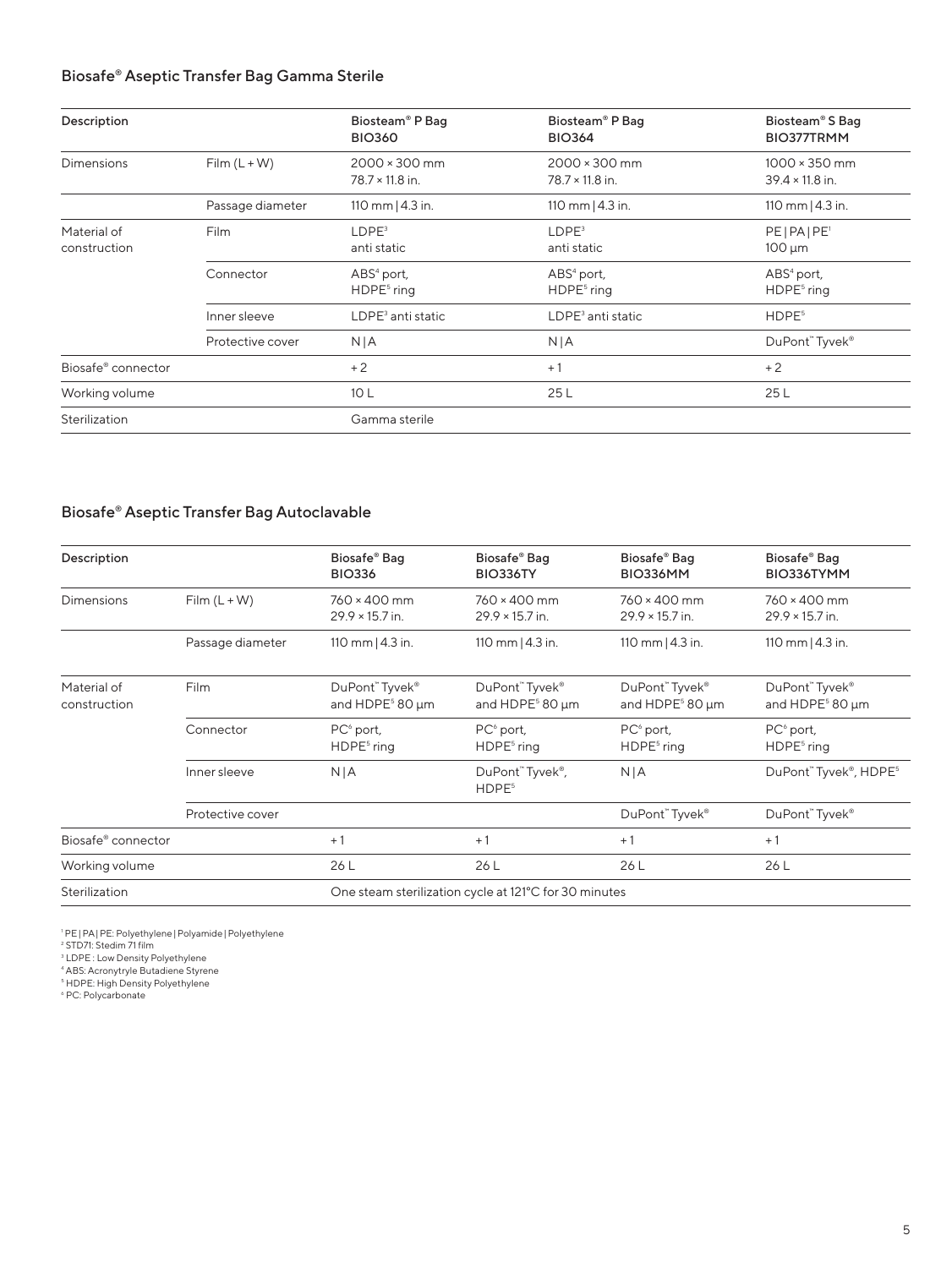#### Aseptic Transfer Bag Autoclavable

| Description                 |                  | Biosafe <sup>®</sup> Bag<br><b>BIO352</b>      | Biosafe® Bag<br><b>BIO352TY</b>                       | Biosafe® Bag<br>BIO352MM                       | Biosafe® Bag<br>BIO352TYMM                     |
|-----------------------------|------------------|------------------------------------------------|-------------------------------------------------------|------------------------------------------------|------------------------------------------------|
| <b>Dimensions</b>           | $Film (L + W)$   | $1100 \times 400$ mm<br>$43.3 \times 15.7$ in. | $1100 \times 400$ mm<br>$43.3 \times 15.7$ in.        | $1100 \times 400$ mm<br>$43.3 \times 15.7$ in. | $1100 \times 400$ mm<br>$43.3 \times 15.7$ in. |
|                             | Passage diameter | 110 mm   4.3 in.                               | 110 mm   4.3 in.                                      | 110 mm   4.3 in.                               | 110 mm   4.3 in.                               |
| Material of<br>construction | Film             | DuPont" Tyvek®<br>and HDPE <sup>5</sup> 80 µm  | DuPont" Tyvek®<br>and HDPE <sup>5</sup> 80 µm         | DuPont" Tyvek®<br>and HDPE <sup>5</sup> 80 µm  | DuPont" Tyvek®<br>and HDPE <sup>5</sup> 80 µm  |
|                             | Connector        | $PC6$ port,<br>HDPE <sup>5</sup> ring          | $PC^{\circ}$ port,<br>HDPE <sup>5</sup> ring          | $PC6$ port,<br>HDPE <sup>5</sup> ring          | PC6 <sup>6</sup> port,<br>$HDPE5$ ring         |
|                             | Inner sleeve     | N/A                                            | DuPont" Tyvek®,<br>HDPE <sup>5</sup>                  | N/A                                            | DuPont" Tyvek®,<br>HDPE <sup>5</sup>           |
|                             | Protective cover | N/A                                            | N/A                                                   | DuPont" Tyvek®                                 | DuPont" Tyvek®                                 |
| Biosafe® connector          |                  | $+1$                                           | $+1$                                                  | $+1$                                           | $+1$                                           |
| Working volume              |                  | 35L                                            | 35L                                                   | 35L                                            | 35L                                            |
| Sterilization               |                  |                                                | One steam sterilization cycle at 121°C for 30 minutes |                                                |                                                |

| Description                 |                  | Biosafe® Bag<br><b>BIO352TR</b>                                       | Biosafe® Bag<br>BIO352TRMM                            | Biosafe® Bag<br><b>BIO363</b>                 | Biosafe® Bag<br><b>BIO363TY</b>               |
|-----------------------------|------------------|-----------------------------------------------------------------------|-------------------------------------------------------|-----------------------------------------------|-----------------------------------------------|
| <b>Dimensions</b>           | $Film (L + W)$   | $1100 \times 400$ mm<br>$43.3 \times 15.7$ in.                        | $1100 \times 400$ mm<br>$43.3 \times 15.7$ in.        | 800 × 450 mm<br>$31.4 \times 17.5$ in.        | 800 × 450 mm<br>$31.4 \times 17.5$ in.        |
|                             | Passage diameter | 110 mm   4.3 in.                                                      | 110 mm   4.3 in.                                      | 110 mm   4.3 in.                              | 110 mm   4.3 in.                              |
| Material of<br>construction | Film             | DuPont <sup>"</sup> Tyvek <sup>®</sup><br>and HDPE <sup>5</sup> 80 µm | DuPont" Tyvek®<br>and HDPE <sup>5</sup> 80 µm         | DuPont" Tyvek®<br>and HDPE <sup>5</sup> 80 µm | DuPont" Tyvek®<br>and HDPE <sup>5</sup> 80 µm |
|                             | Connector        | $PC6$ port,<br>HDPE <sup>5</sup> ring                                 | $PC6$ port,<br>HDPE <sup>5</sup> ring                 | $PC6$ port,<br>HDPE <sup>5</sup> ring         | $PC6$ port,<br>HDPE <sup>5</sup> ring         |
|                             | Inner sleeve     | PC <sup>6</sup>                                                       | PC <sup>6</sup>                                       | N/A                                           | DuPont" Tyvek®,<br>HDPE <sup>5</sup>          |
|                             | Protective cover | N/A                                                                   | DuPont" Tyvek®                                        | N/A                                           | N/A                                           |
| Biosafe® connector          |                  | $+1$                                                                  | $+1$                                                  | $+1$                                          | $+1$                                          |
| Working volume              |                  | 35L                                                                   | 35L                                                   | 30 L                                          | 30 L                                          |
| Sterilization               |                  |                                                                       | One steam sterilization cycle at 121°C for 30 minutes |                                               |                                               |

' PE|PA|PE: Polyethylene|Polyamide|Polyethylene<br><sup>2</sup> STD71: Stedim 71 film<br><sup>3</sup> LDPE : Low Density Polyethylene<br><sup>4</sup> ABS: Acronytryle Butadiene Styrene<br><sup>6</sup> HO: High Density Polyethylene<br><sup>6</sup> PC: Polycarbonate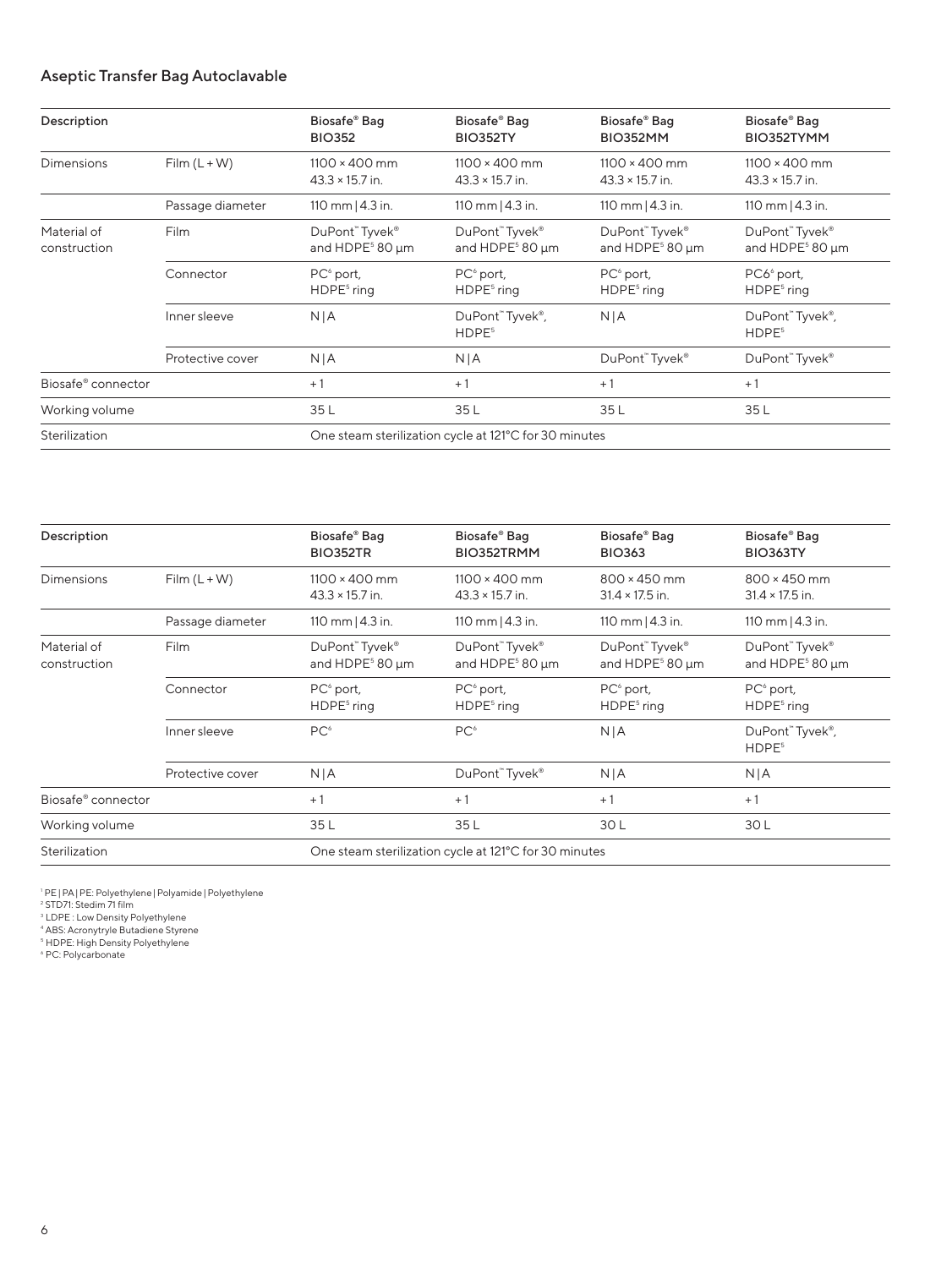#### Biosafe® Aseptic Transfer Bag Autoclavable

| Description                 |                  | Biosafe® Bag<br>BIO363TYMM                    | Biosafe <sup>®</sup> Bag<br><b>BIO363TR</b>           | Biosafe® Bag<br>BIO363TRMM                    | Biosafe® Bag<br>BIO363MM                      |
|-----------------------------|------------------|-----------------------------------------------|-------------------------------------------------------|-----------------------------------------------|-----------------------------------------------|
| <b>Dimensions</b>           | $Film (L + W)$   | $800 \times 450$ mm<br>$31.4 \times 17.5$ in. | 800 × 450 mm<br>$31.4 \times 17.5$ in.                | $800 \times 450$ mm<br>$31.4 \times 17.5$ in. | $800 \times 450$ mm<br>$31.4 \times 17.5$ in. |
|                             | Passage diameter | 110 mm   4.3 in.                              | 110 mm $ 4.3$ in.                                     | 110 mm $ 4.3$ in.                             | 110 mm   4.3 in.                              |
| Material of<br>construction | <b>Film</b>      | DuPont" Tyvek®<br>and HDPE5 80 um             | DuPont" Tyvek®<br>and HDPE5 80 µm                     | DuPont" Tyvek®<br>and HDPE5 80 µm             | DuPont" Tyvek®<br>and HDPE5 80 µm             |
|                             | Connector        | $PC6$ port,<br>HDPE <sup>5</sup> ring         | $PC^{\circ}$ port,<br>HDPE <sup>5</sup> ring          | $PC6$ port,<br>HDPE <sup>5</sup> ring         | $PC^{\circ}$ port,<br>HDPE <sup>5</sup> ring  |
|                             | Inner sleeve     | DuPont" Tyvek®,<br>HDPE <sup>5</sup>          | PC <sup>6</sup>                                       | PC <sup>6</sup>                               | N/A                                           |
|                             | Protective cover | DuPont" Tyvek®                                | N/A                                                   | DuPont" Tyvek®                                | DuPont" Tyvek®                                |
| Biosafe® connector          |                  | $+1$                                          | $+1$                                                  | $+1$                                          | $+1$                                          |
| Working volume              |                  | 30L                                           | 30 L                                                  | 30L                                           | 30L                                           |
| Sterilization               |                  |                                               | One steam sterilization cycle at 121°C for 30 minutes |                                               |                                               |

'PE | PA | PE: Polyethylene | Polyamide | Polyethylene<br><sup>2</sup> STD71: Stedim 71 film<br><sup>3</sup> LDPE : Low Density Polyethylene

4 ABS: Acronytryle Butadiene Styrene 5 HDPE: High Density Polyethylene

6 PC: Polycarbonate

DuPont™ and Tyvek® are trademarks or registered trademarks of E.I. du Pont de Nemours and Company.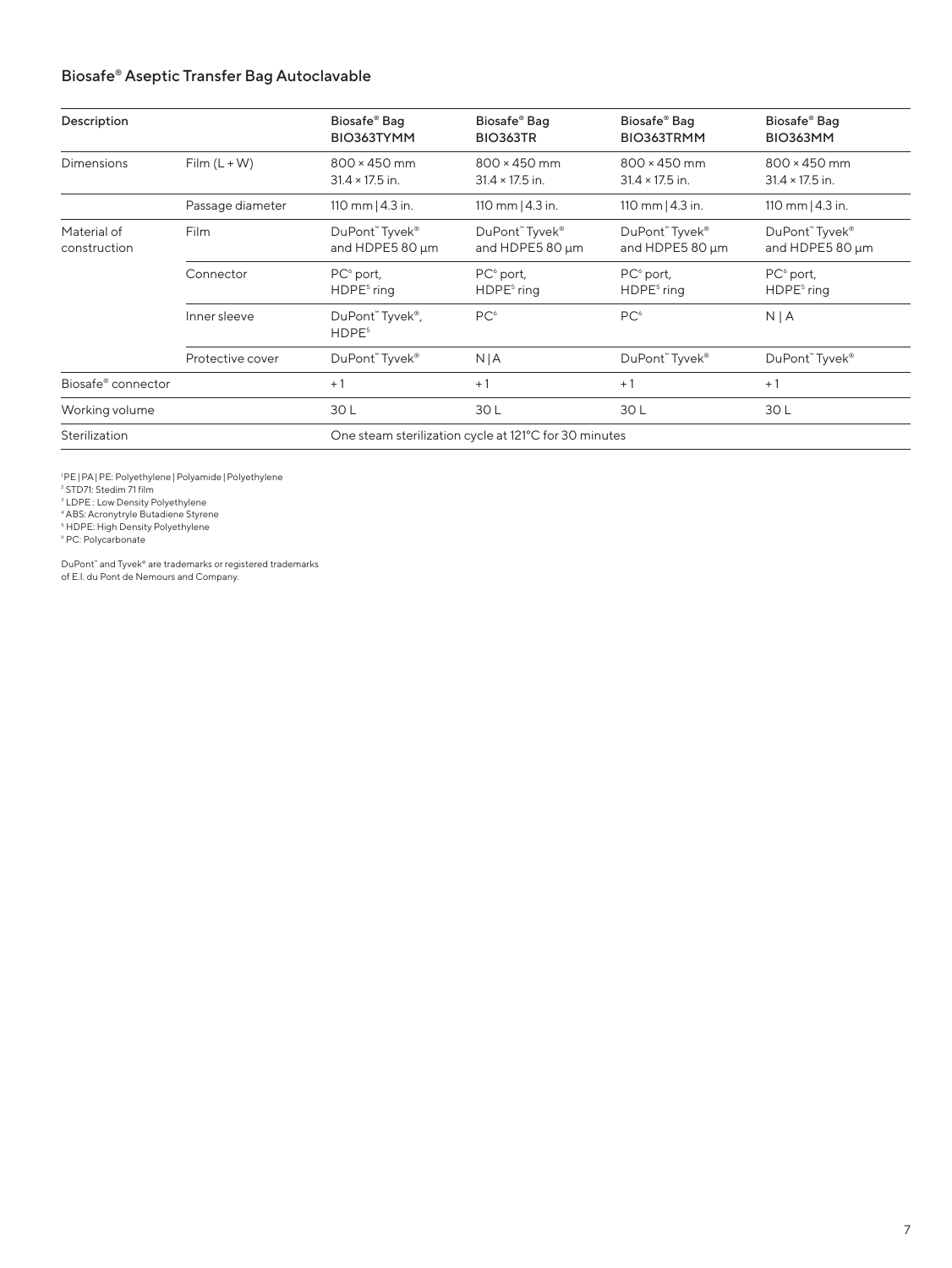# Ordering Information

| Order Code        | Designation                                                                                | Application                               | Pack Size<br>(Pieces) |
|-------------------|--------------------------------------------------------------------------------------------|-------------------------------------------|-----------------------|
| BIO375MM          | Biosafe® Aseptic Transfer Bag Gamma sterilizable<br>with protective cover                  | Entry of components                       | 30                    |
| BIO375TMM         | Biosafe® Aseptic Transfer Bag Gamma sterilizable<br>with inner sleeve and protective cover | Entry of components                       | 30                    |
| BIO375TR          | Biosafe® Aseptic Transfer Bag Gamma sterilizable<br>with inner sleeve                      | Entry of components                       | 24                    |
| <b>BIO304</b>     | Biosafe® Aseptic Transfer Bag with double-connector<br>Gamma sterile                       | Entry of components                       | 18                    |
| <b>BIO324</b>     | Biosafe® Aseptic Transfer Bag Gamma sterile                                                | Removal of components                     | 30                    |
| <b>BIO365</b>     | Biosafe® Aseptic Transfer Bag Gamma sterile                                                | Removal of waste                          | 24                    |
| <b>BIO311</b>     | Biosafe® Aseptic Transfer Bag Gamma sterile                                                | Removal of Petri dishes                   | 20                    |
| <b>BIO377TRMM</b> | Biosafe® Aseptic Transfer Bag with double-connector<br>Gamma sterile                       | Discharging and transfer<br>of components | 20                    |
| <b>BIO360</b>     | Biosafe® Aseptic Transfer Bag with double-connector<br>Gamma sterile                       | Filling & discharging<br>of powders       | 20                    |
| <b>BIO364</b>     | Biosafe® Aseptic Transfer Bag Gamma sterile                                                | Discharging of powders                    | 20                    |
| <b>BIO336</b>     | Biosafe® Aseptic Transfer Bag Autoclavable                                                 | Entry of components                       | 36                    |
| BIO336TY          | Biosafe® Aseptic Transfer Bag Autoclavable with<br>inner sleeve                            | Entry of components                       | 36                    |
| BIO336MM          | Biosafe® Aseptic Transfer Bag Autoclavable with<br>protective cover                        | Entry of components                       | 36                    |
| BIO336TYMM        | Biosafe® Aseptic Transfer Bag Autoclavable with inner<br>sleeve and protective cover       | Entry of components                       | 36                    |
| <b>BIO352</b>     | Biosafe® Aseptic Transfer Bag autoclavable                                                 | Entry of components                       | 36                    |
| BIO352TY          | Biosafe® Aseptic Transfer Bag autoclavable with<br>inner sleeve                            | Entry of components                       | 36                    |
| BIO352MM          | Biosafe® Aseptic Transfer Bag autoclavable with<br>protective cover                        | Entry of components                       | 36                    |
| BIO352TYMM        | Biosafe® Aseptic Transfer Bag autoclavable with<br>inner sleeve and protective cover       | Entry of components                       | 36                    |
| BIO352TR          | Biosafe® Aseptic Transfer Bag autoclavable with<br>inner sleeve                            | Entry of components                       | 20                    |
| BIO352TRMM        | Biosafe® Aseptic Transfer Bag autoclavable with<br>inner sleeve and protective cover       | Entry of components                       | 20                    |
| <b>BIO363</b>     | Biosafe® Aseptic Transfer Bag autoclavable                                                 | Entry of components                       | 24                    |
| BIO363TY          | Biosafe® Aseptic Transfer Bag autoclavable with<br>inner sleeve                            | Entry of components                       | 24                    |
| BIO363MM          | Biosafe® Aseptic Transfer Bag autoclavable with<br>protective cover                        | Entry of components                       | 24                    |
| BIO363TYMM        | Biosafe® Aseptic Transfer Bag autoclavable with<br>inner sleeve and protective cover       | Entry of components                       | 24                    |
| BIO363TR          | Biosafe® Aseptic Transfer Bag autoclavable with<br>inner sleeve                            | Entry of components                       | 20                    |
| BIO363TRMM        | Biosafe® Aseptic Transfer Bag autoclavable with<br>inner sleeve and protective cover       | Entry of components                       | 20                    |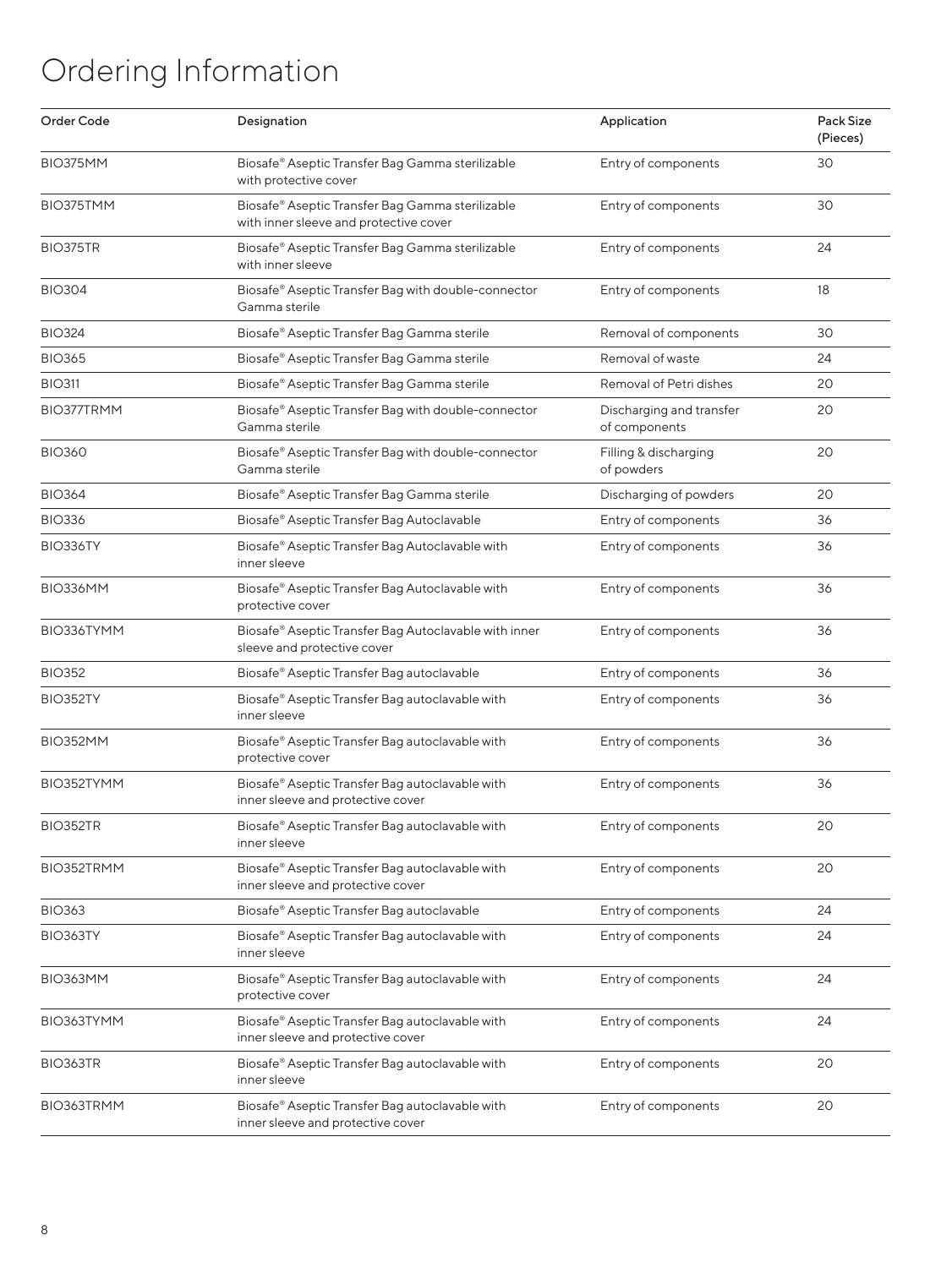## Library

Further documentations are available upon request:

- Biosafe® Aseptic Transfer Ports
- Biosafe® Rapid Aseptic Fluid Transfer (RAFT) System
- SART System™